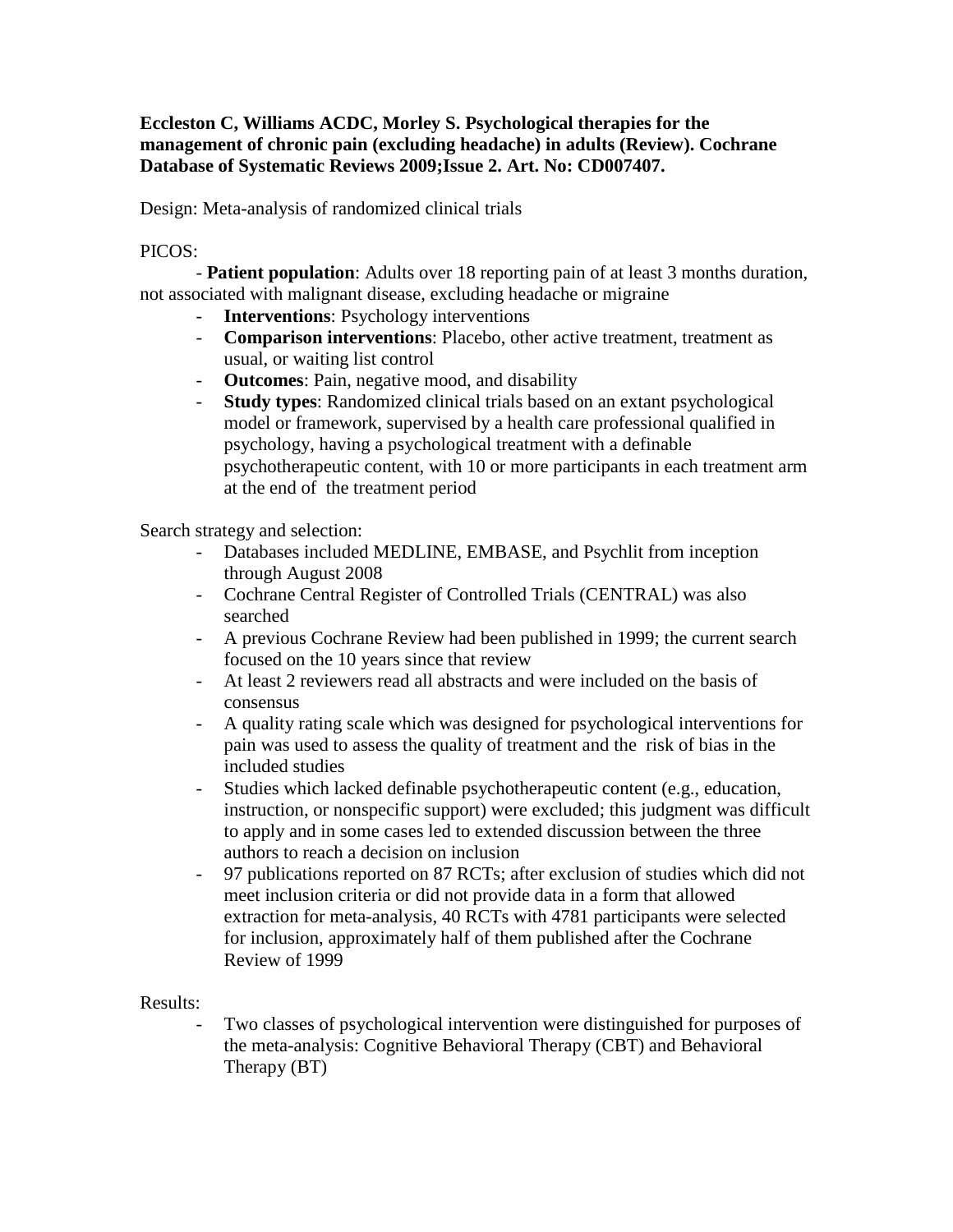- CBT involved treatments that include specific cognitive therapeutic content; BT includes purely behavioral technologies such as biofeedback
- Two classes of comparison were distinguished: Active Control (AC) and Treatment As Usual (TAU)
- AC involved treatment designed to change pain behavior such as physical therapy, education, or a medical regime, when patients randomized to AC all receive the same treatment
- TAU involves assignment to either a waiting list on which they are restricted from seeking other care, or to no other structured intervention, but are permitted to seek other care
- Two assessment time points were chosen: post-treatment (immediately following treatment), and follow-up (at least 6 months but not more than 12 months after the end of treatment)
- Therefore 8 contrasts were made for the two treatments (CBT or BT), the two control groups (AC or TAU), and the two time points (post-treatment and follow-up)
- Three outcomes were classified as pain, disability, and mood; therefore, 24 analyses were available, three for each contrast
- Effect sizes were summarized as standardized mean differences by extracting means, standard deviations, and sample sizes for post-treatment and followup; dichotomous outcomes (success/failure rates) were rarely reported and were not extracted for analysis [**Note**: standardized mean difference of 0.2 is generally considered a small effect, 0.5 a moderate effect, and 0.8 or greater a large effect]
- Overall, the evidence of effectiveness of CBT and BT was considered weak; for BT, there were too few trials to support any conclusions of its effect vs. active control
- CBT was compared with AC both for post-treatment and follow-up; no significant differences were obtained for pain; small but statistically significant effects were obtained for disability (standardized mean difference=0.16 for post-treatment and 0.21 for follow-up); for mood a small effect was obtained for follow-up (standardized mean difference=0.16)
- CBT was compared with TAU for the same outcomes as for AC; for pain, a small but statistically significant effect was seen post-treatment (standardized mean difference=0.19), and for follow-up, the effect was not significant
- CBT did not have a significant effect compared with TAU for disability, either post-treatment or at follow-up
- BT was compared with AC on the same outcome measures that were used for CBT; no significant differences were seen
- BT was compared with TAU on the same outcome measures; BT had a moderate effect on pain post-treatment (standardized mean difference=0.55); none of the other outcome comparisons were significant

Authors' conclusions:

The evidence of effectiveness of CBT and BT is weak; most effect sizes are either statistically non-significant or small